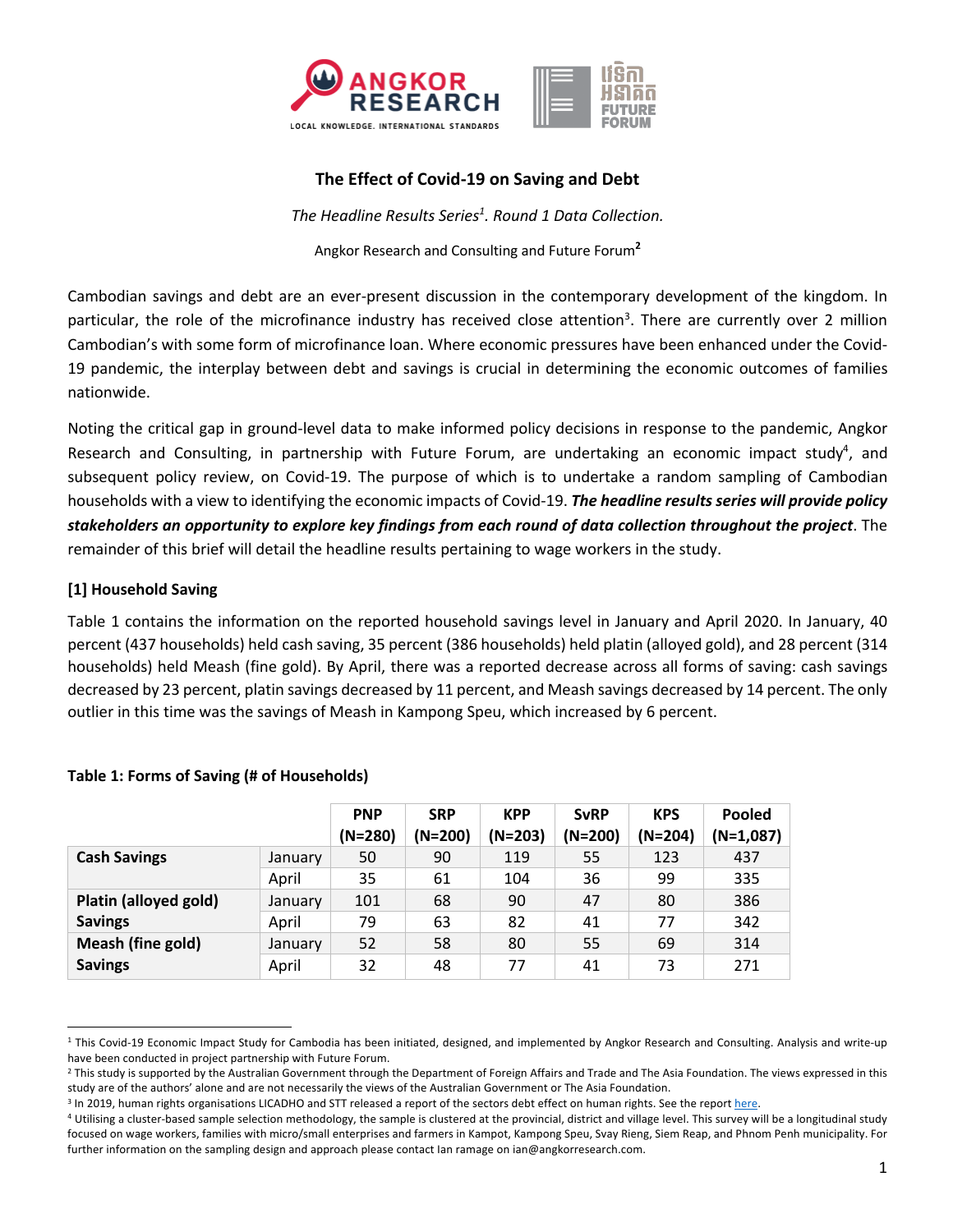

Figure 1 captures the average (mean) total savings by amount, and by province. Of note, the average cash savings fell from \$511 in January to \$290 in April (a 43 percent reduction), with Platin savings falling from \$224to \$207 (a 7.5 percent reduction). Meash dropped from \$313 in January to \$244 (a 22 perent reduction).





# **[2] Household Debt**

## **Existing Loan**

Table 2 contains the reported household debt in January and April. Over the period the average debt level has increased from 59 percent of households to almost 62 percent of households. At the provincial level, the largest increases in debt have taken place in Kampong Speu and Siem Reap. Although hey had a smaller proportion of loans, households in Phnom Penh city took had a larger average reported amount at \$11,522 followed by Kampong Speu, Svay Rieng, Siem Reap and Kampot province.

## **Table 2: Existing loan between January and April 2020**

|                      | January |            | <b>April</b> |            |  |
|----------------------|---------|------------|--------------|------------|--|
| <b>Province</b>      | Fr      | Proportion | Fr           | Proportion |  |
| Phnom Penh (N=280)   | 133     | 47.50%     | 137          | 48.90%     |  |
| Siem Reap (N=200)    | 132     | 66%        | 141          | 70.50%     |  |
| Kampot (N=203)       | 116     | 57.10%     | 126          | 62.10%     |  |
| Svay Rieng (N=200)   | 119     | 59.50%     | 121          | 60.50%     |  |
| Kampong Speu (N=204) | 141     | 69.10%     | 146          | 71.60%     |  |
| Pooled (N=1087)      | 641     | 59%        | 671          | 61.70%     |  |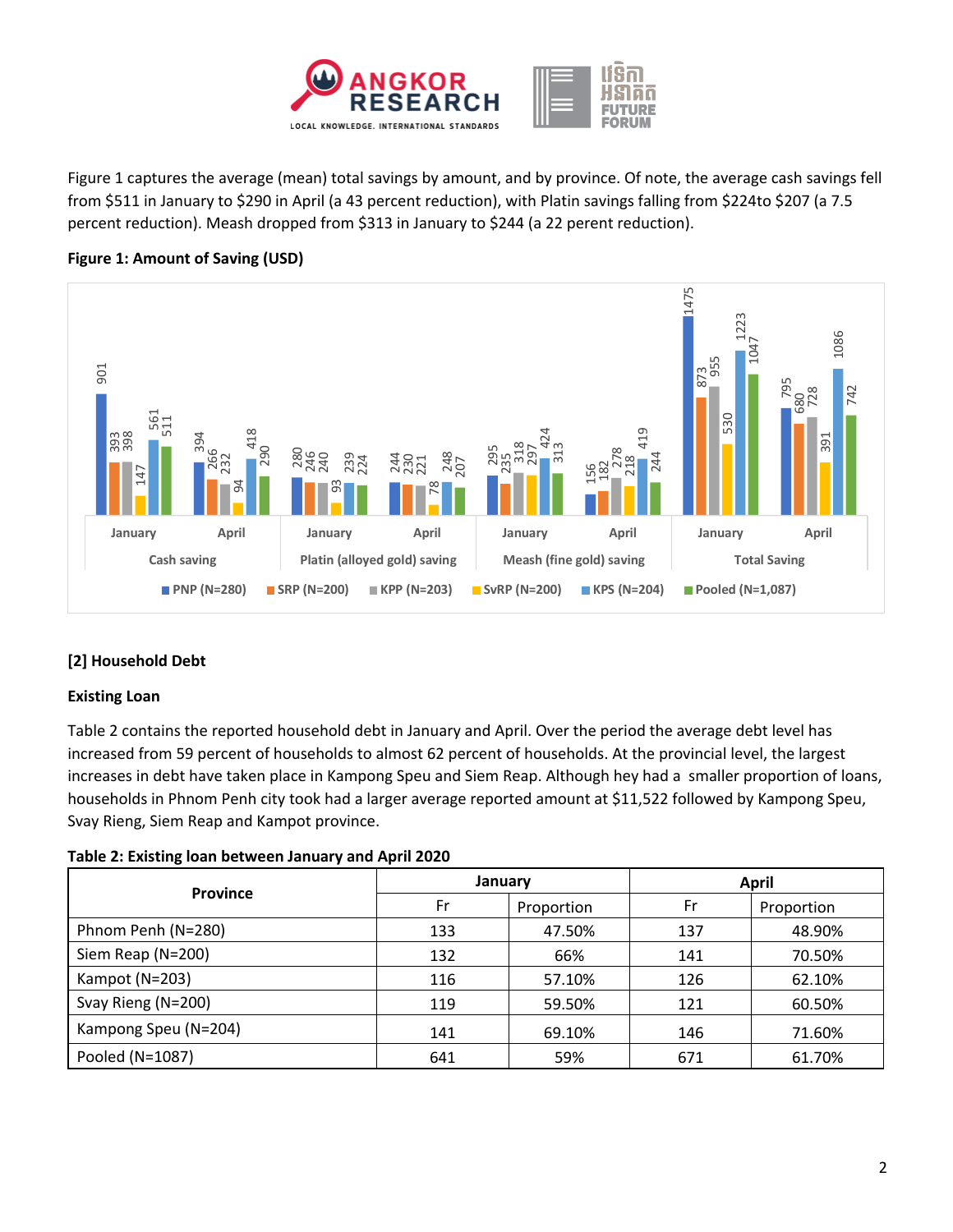

Broken down by source, existing loans are primarily sourced from microfinance institutions (54 percent). In addition, loans are taken from banks (26 percent), friend/relative/neighbor (10 percent), and informal money lenders (8 percent). Figure 2 contains the reported reasons that households have given for taking out loans. Predominantly, households take out loans for the purpose of supporting their business, building a house, or healthcare.



#### **Figure 2: Reasons for Loan**

## **Changes of existing loan during pandemic**

Figure 3 contains the reported changes in loan repayment conditions between January and April. In total, 267 of 792 household with debt reported that their loan conditions had changed in some way. Of that group, 56.8 percent of them noted a reduction in the monthly installments, with 28 percent receiving a delay in the interest rate, and 6 percent benefitting from a freeze in payments.

#### **Figure 3: Loan term changes**